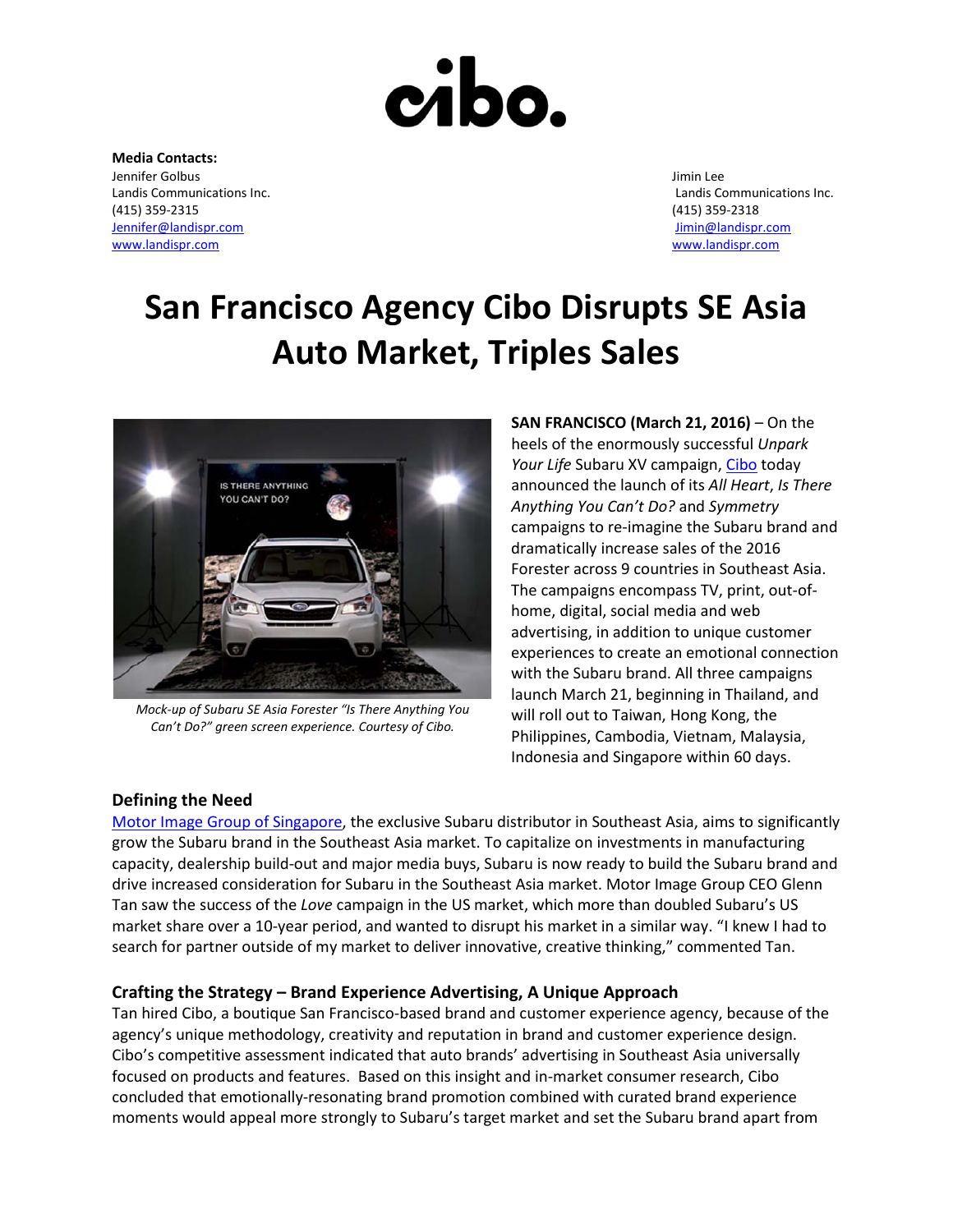

competitors. Using its unique brand experience moment design approach and informed from key consumer research insights, Cibo created a new brand platform for Subaru called *All Heart,* which exemplifies the target segment's internal drive and spirit of overcoming all odds.

# **Test Drive**

Cibo had a near-term opportunity to test emotionally-resonating brand promotion and experiences to clear out excess inventory of the Subaru XV model prior to the launch of the *All Heart* brand campaign. *#UnparkYourLife* was launched in December 2015, featuring lifestyle and aspirational messaging, combined with customer experiences such as replacing the car's Start button with an *Unpark* button, showing *Unpark* as the opening icon on the car's display screen, and *Unpark* branding throughout the dealership experience. As a result of the *Unpark* campaign, Subaru went from having a brand awareness problem and a backlog of inventory to having an inventory shortage. Sales tripled in key markets and excess inventories were cleared creating a backlog of orders in major markets.

# View *#Unparkyourlife* TVC [here.](https://cibo.box.com/s/lpbpm82dc7mlj25us7bkg6vjpl3n2g06)

"We were thrilled to witness the phenomenal results of our initial campaign for Subaru in SE Asia," commented Lu Lacourte, CEO of Cibo. "At Cibo, we believe that the experience IS the brand, and always work to translate a brand into tangible experiences. The results of the *Unpark* campaign prove that this strategy works in *all* markets, as long as the right experiences are used to deliver what our target really cares about."

# **"All Heart" and "Is There Anything You Can't Do?"**

With the recent success using emotional advertising in the #*UnparkYourLife* campaign, Motor Image Group now launches the *All Heart* brand platform alongside the *Is There Anything You Can't Do?* 2016 Forester campaign.

The *All Heart* brand campaign appeals to a niche target market identified by Cibo during its research. Subaru drivers in Southeast Asia exemplify a strong and persistent desire to present individuality and personal empowerment, with an unstoppable nature and drive to achieve goals with fierce determination. *All Heart* appeals to potential buyers with a series of images showing strong people persevering through challenges.

*Is There Anything You Can't Do?* presents the 2016 [Subaru](http://www.subaru.asia/) Forester in two unique stories to empower potential buyers through emotional appeal. Both stories concentrate on the owners of the 2016 Subaru Forester. One features a young family spontaneously participating in a competitive canoe competition and bringing home the trophy. The other features a young female student who makes her basketball team through tenacity, practice and support from her father.

# *Is There Anything You Can't Do?* TVCs:

- Tryouts: View [here.](https://cibo.box.com/s/2ivue75jpqlue4jq9p1lne1poygd08rv)
- Family Time: View [here.](https://cibo.box.com/s/h0fw8gjj3oj0jku15qq55myqmxa70375)

Both campaigns integrate key moments of brand experience across TV, radio, print, out-of-home, digital, social media, and web advertising. The conversation then continues and is amplified by unique experiences, including: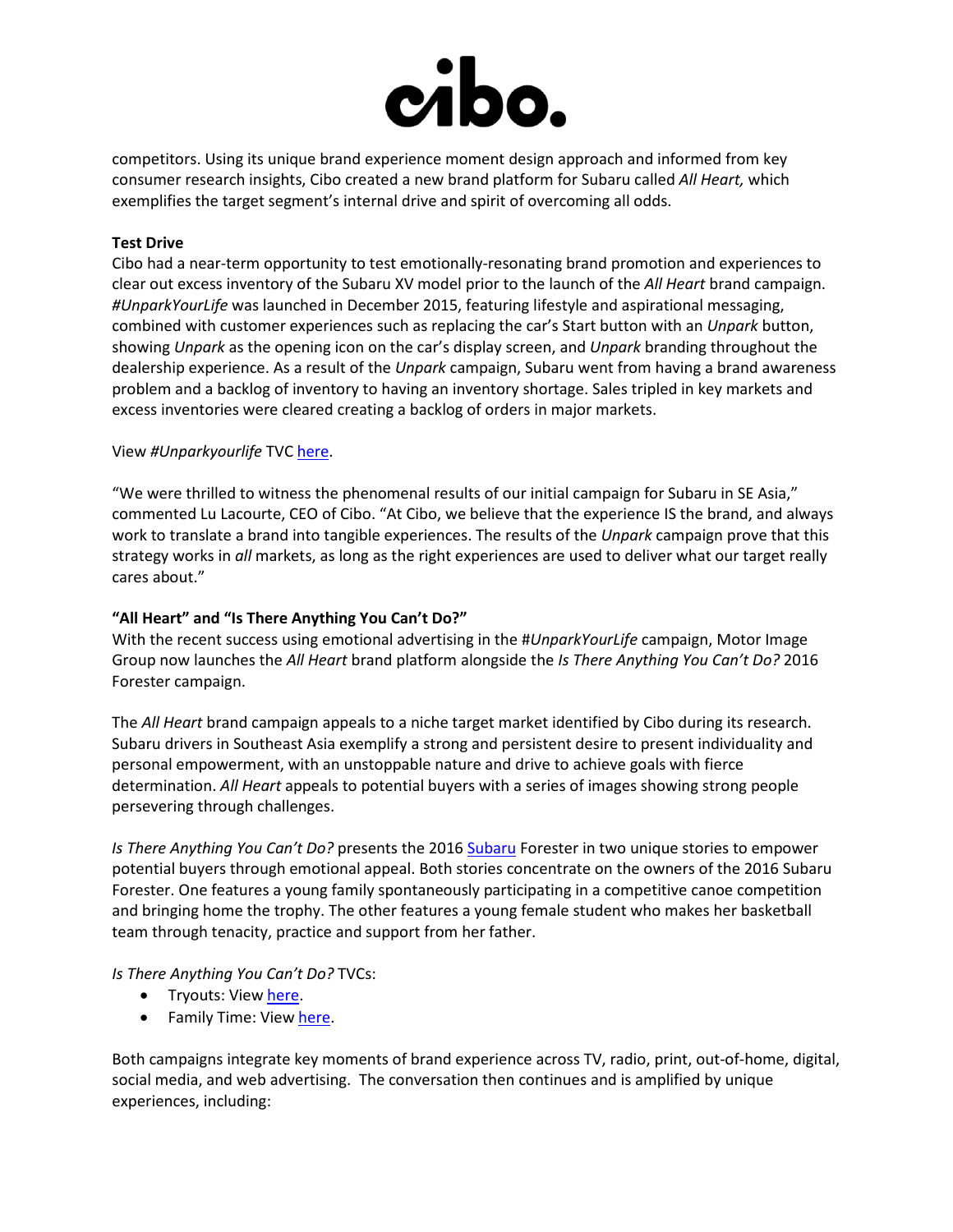# cibo.

### • **Auto Shows**

- o Photo opportunities with the 2016 Forester and an adventure-themed green screen to encourage social engagement using #AllHeart
- o Unique booths to explain the message and meaning behind *All Heart*

# • **Dealerships**

- o Coloring books for children with the *Is There Anything You Can't Do?* theme
- o *Adventure Wall*: a social media integration installation that pulls together all social content with the hashtag #AllHeart
- o Branded 2016 Subaru Forester employee uniforms, badges and name tags

# **Symmetry**

Symmetrical All Wheel Drive is Subaru's unique traction technology that is a proven performance differentiator, delivering safe and comfortable driving security. Symmetrical AWD has very low awareness in SEA and traditionally it has been challenging to educate most consumers about auto technology. Cibo identified Symmetrical AWD as a key product differentiator that supports the brand platform *All Heart* as it delivers the ability for drivers to go beyond where others can.



*Mock-up of Subaru SE Asia Symmetrical All Wheel Drive campaign. Courtesy of Cibo.*

# The Symmetrical All-Wheel Drive campaign

introduces Southeast Asia to Subaru's world renowned, superior all-wheel drive traction capability. The campaign will provide educational experiences, allowing interested buyers to test and understand the technology online and in dealerships. The *Symmetry* campaign will begin running in April 2016, after the March 21 launch of the *All Heart* brand campaign and the *Is There Anything You Can't Do?* Forester campaign.

"Hiring Cibo was one of the best decisions I have made for Subaru Southeast Asia," remarked Tan. "We achieved unbelievable results with the #*UnparkYourLife*, and I eagerly await the results of our new campaigns. 'Heart' is what embodies Subaru drivers in Southeast Asia, and I look forward to making that connection again through our new series of ads and experiences."

**MEDIA PLEASE NOTE:** To request an interview with Cibo's CEO Lu Lacourte, Motor Image Group CEO Glenn Tan or high-res images of Subaru's brand re-launch, please contact Jennifer Golbus at [jennifer@landispr.com,](mailto:jennifer@landispr.com) (415) 359-2315, or Jimin Lee a[t jimin@landispr.com,](mailto:jimin@landispr.com) (415) 359-2318.